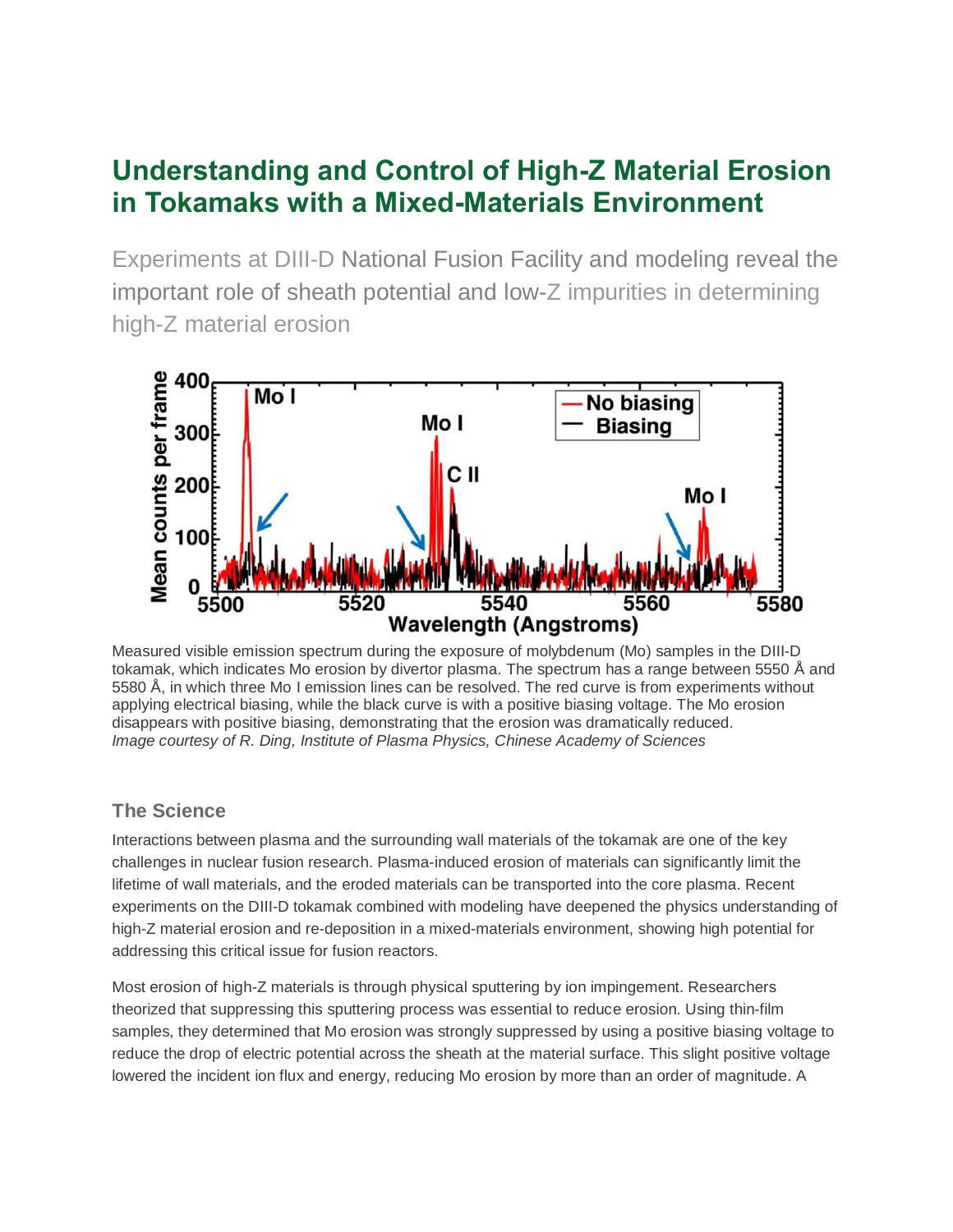high carbon impurity concentration in the background plasma, introduced by methane injection, was also found to reduce the net erosion rate of high-Z materials.

#### **The Impact**

High-Z materials will be used in the divertor of ITER and very likely in future fusion devices because of their low sputtering yields and low fuel retention compared to low-Z materials. The intrinsic disadvantage for high-Z materials is that large core radiation losses due to penetration of high-Z impurities may lead to poor plasma performance and restrict plasma operation.

To leverage the advantages of high-Z materials, it is essential to understand and control high-Z material erosion, which can help reduce high-Z impurity concentration in the core plasma and improve fusion performance. These results suggest that a relatively simple path exists toward reducing high-Z erosion, which may have significant implications for the active control of material erosion in future fusion reactors.

#### **Summary**

Dedicated experiments in the DIII-D tokamak coupled with modeling revealed that high-Z material erosion is strongly affected by low-Z impurity concentration in the plasma and the sheath potential, and can be actively controlled with electrical biasing and local gas puffing. The transport of low-Z carbon impurities not only dominates the physical sputtering source but also determines the overall erosion and deposition balance on the mixed-material surface.

Both experiments and modeling showed that high carbon impurity concentration in the plasma can reduce the net erosion rate of high-Z materials. The high local re-deposition of eroded materials is mainly controlled by the electric field and plasma density within the magnetic pre-sheath. These new findings have significant implications for the understanding and active control of W divertor target operation in ITER with its low-Z beryllium first wall.

## **Contact**

Rui Ding Institute of Plasma Physics, Chinese Academy of Sciences rding@ipp.ac.cn

# **Funding**

This work is based upon work supported by the US Department of Energy, Office of Science, Office of Fusion Energy Sciences and Office of Advanced Scientific Computing Research through the Scientific Discovery through Advanced Computing (SciDAC) project on Plasma-Surface Interactions, under Award No. DE-SC0018423, using the DIIID National Fusion Facility, a DOE Office of Science user facility, under Award No. DE-FC02-04ER54698. This work is partly supported by National Natural Science Foundation of China under Contract No 11675218. **Disclaimer:** This report was prepared as an account of work sponsored by an agency of the United States Government. Neither the United States Government nor any agency thereof, nor any of their employees, makes any warranty, express or implied, or assumes any legal liability or responsibility for the accuracy, completeness, or usefulness of any information, apparatus, product, or process disclosed, or represents that its use would not infringe privately owned rights.